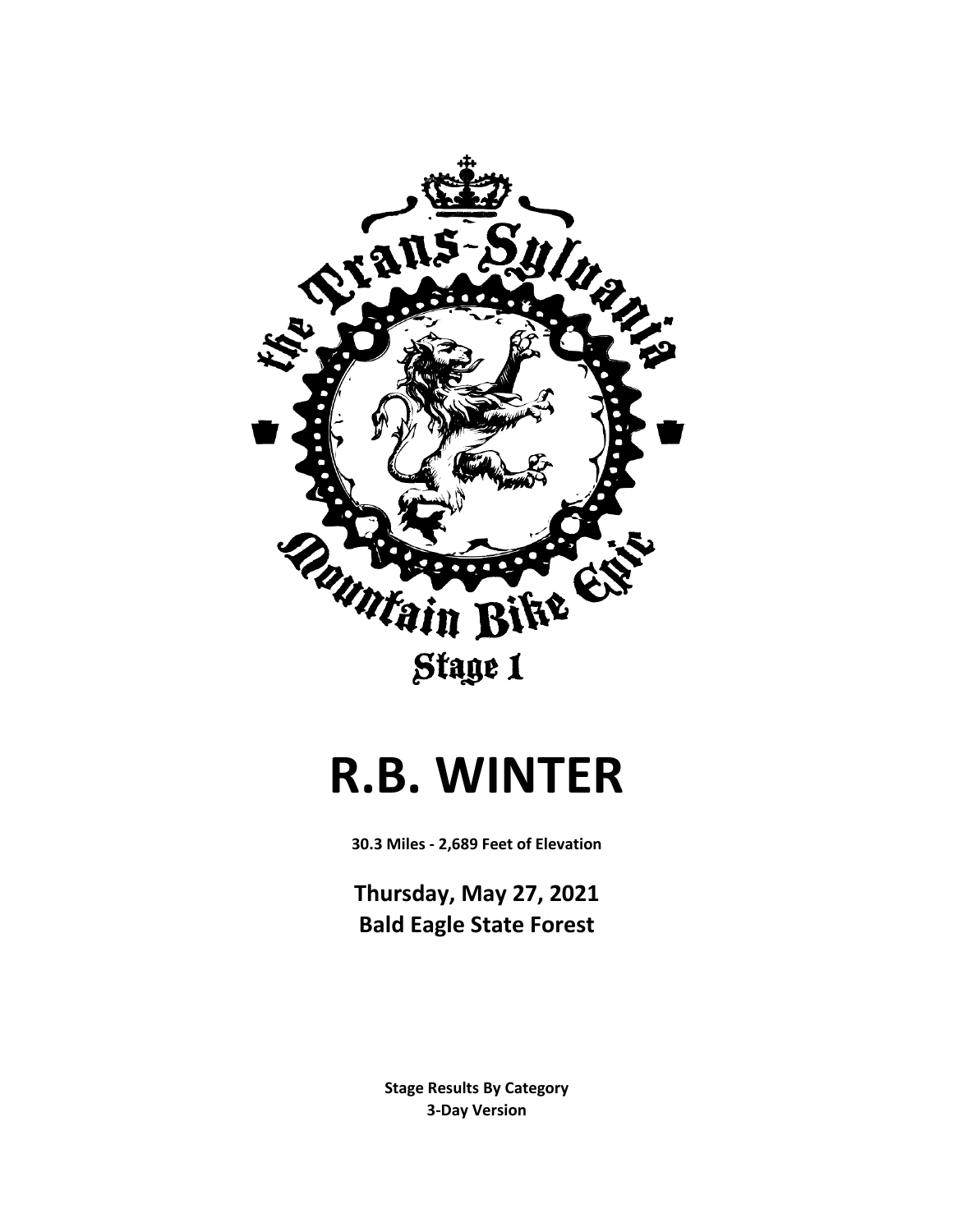## **OPEN MEN**

| <b>RANK</b>    | <b>BIB</b> | <b>NAME</b>               | <b>TIME</b> | <b>AGE</b> | <b>CITY, STATE</b>            |
|----------------|------------|---------------------------|-------------|------------|-------------------------------|
| 1              | 315        | <b>JORDEN WAKELEY</b>     | 02:11:08.19 | 31         | <b>GRAYLING, MI</b>           |
| $\overline{2}$ | 311        | <b>MATT MOLLO</b>         | 02:19:09.79 | 38         | <b>IPSWICH, MA</b>            |
| 3              | 308        | <b>JOSH KUNZ</b>          | 02:28:43.91 | 34         | <b>MANSFIELD, OH</b>          |
| $\overline{4}$ | 314        | <b>RYAN SINGER</b>        | 02:33:08.43 | 32         | <b>MILLVILLE, PA</b>          |
| 5              | 312        | <b>TOM RUTKOWSKI</b>      | 02:34:17.70 | 35         | <b>WHITE PLAINS, NY</b>       |
| 6              | 303        | <b>CHRIS DIMBERG</b>      | 02:45:15.14 | 37         | <b>EASTON, PA</b>             |
| $\overline{7}$ | 310        | <b>EVALDO LIBERATO</b>    | 02:57:16.23 | 30         | <b>LONG BRANCH, NJ</b>        |
| 8              | 363        | <b>DAKOTA BROCKWAY</b>    | 03:01:08.14 | 25         | <b>STATE COLLEGE, PA</b>      |
| 9              | 306        | <b>TIM GRESH</b>          | 03:11:41.72 | 35         | <b>KENNETT SQUARE, PA</b>     |
| 10             | 359        | <b>CHRISTOPHER WYNNYK</b> | 03:12:05.63 | 37         | <b>WASHINGTON, DC</b>         |
| 11             | 305        | <b>ERIC GOLIKE</b>        | 03:14:28.80 | 34         | <b>CHAPEL HILL, NC</b>        |
| 12             | 301        | <b>LARRY ALVAREZ</b>      | 03:15:54.47 | 38         | <b>SOUND BEACH, NY</b>        |
| 13             | 307        | <b>DALE HARNEY</b>        | 03:23:43.14 | 38         | <b>BETHANY, CT</b>            |
| 14             | 300        | <b>WILL AJA</b>           | 03:29:29.12 | 31         | <b>COLLEGEVILLE, PA</b>       |
| 15             | 302        | <b>JUSTIN BOEHRET</b>     | 04:01:25.72 | 40         | <b>SCHWENKSVILLE, PA</b>      |
| 16             | 304        | <b>CURTIS FARWELL</b>     | 04:34:01.11 | 34         | <b>COTTONWOOD HEIGHTS, UT</b> |

## **OPEN WOMEN**

| <b>RANK</b>    | <b>BIB</b> | <b>NAME</b>                    | <b>TIME</b> | <b>AGE</b> | <b>CITY, STATE</b>        |
|----------------|------------|--------------------------------|-------------|------------|---------------------------|
| $\mathbf{1}$   | 360        | <b>CLEMENTINE NIXON</b>        | 02:43:24.35 | 36         | PHILADELPHIA, PA          |
| $\overline{2}$ | 333        | <b>ALEXANDRA CAMPBELLFORTE</b> | 02:49:51.86 | 40         | <b>FREDERICK, MD</b>      |
| 3              | 336        | <b>HEATHER COMPTON</b>         | 02:55:52.75 | 46         | <b>GRAYLONG, MI</b>       |
| $\overline{a}$ | 337        | <b>CINDEY COPLEY</b>           | 03:06:49.18 | 40         | <b>NORTH ABINGTON, PA</b> |
| 5              | 334        | <b>SHANNON CHORLEY</b>         | 03:30:44.56 | 38         | <b>GAINESVILLE, FL</b>    |
| 6              | 340        | <b>MARIA LOGAN</b>             | 03:52:39.00 | 30         | <b>ALEXANDRIA, VA</b>     |
| 7              | 332        | <b>ERIN BREISACHER</b>         | 04:11:28.50 | 32         | <b>ROANOKE, VA</b>        |
| 8              | 338        | <b>AMANDA JENKINS</b>          | 04:38:39.08 | 34         | <b>ROCKVALE, TN</b>       |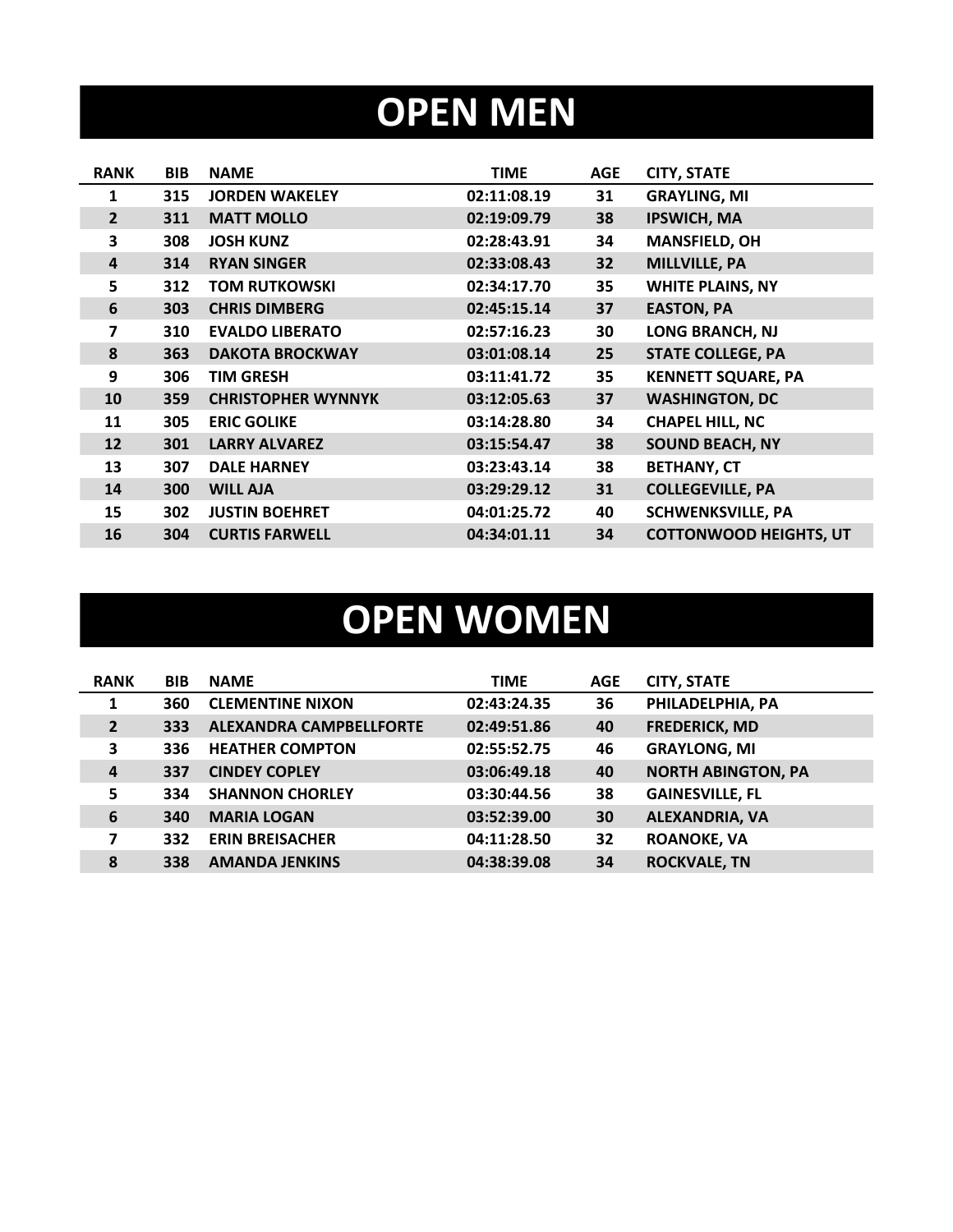## **MEN 40-49**

| <b>RANK</b>    | <b>BIB</b> | <b>NAME</b>             | <b>TIME</b> | <b>AGE</b> | <b>CITY, STATE</b>        |
|----------------|------------|-------------------------|-------------|------------|---------------------------|
| 1              | 323        | <b>ADIN MAYNARD</b>     | 02:30:28.53 | 40         | <b>NORTHAMPTON, MA</b>    |
| $\overline{2}$ | 324        | <b>MARTY MCKEON</b>     | 02:36:40.18 | 42         | <b>LANCASTER, PA</b>      |
| 3              | 321        | <b>JOSEPH HEINTZ</b>    | 02:56:57.57 | 44         | <b>SUGAR MOUNTAIN, NC</b> |
| $\overline{4}$ | 318        | <b>JIM COSTELLO</b>     | 03:18:49.61 | 49         | NILES, OH                 |
| 5              | 316        | <b>KEVIN BURGESS</b>    | 03:20:13.14 | 49         | <b>BOLIVAR, OH</b>        |
| 6              | 319        | <b>TRAVIS DANIELS</b>   | 03:29:00.89 | 49         | SOUTH BLOOMINGVILLE, OH   |
| 7              | 322        | <b>MIKE JONES</b>       | 03:40:37.54 | 49         | <b>BOLIVAR, OH</b>        |
| 8              | 320        | <b>JOSEPH DICKERSON</b> | 04:09:24.96 | 40         | <b>HARTFORD, CT</b>       |
| 9              | 317        | <b>TJ COSTA</b>         | 04:12:01.64 | 44         | <b>WEST CHESTER, PA</b>   |
| 10             | 325        | <b>WILLIAM THRALL</b>   | 04:17:27.77 | 47         | <b>HARLEYSVILLE, PA</b>   |

## **MEN 50+**

| <b>RANK</b> | <b>BIB</b> | <b>NAME</b>            | <b>TIME</b> | AGE | <b>CITY, STATE</b>    |
|-------------|------------|------------------------|-------------|-----|-----------------------|
|             | 326        | <b>DON BUCKLEY</b>     | 03:21:40.73 | 52  | LOGAN, OH             |
|             | 327        | <b>WILLIAM FARWELL</b> | 04:36:36.91 | 59  | <b>BOALSBURG, PA</b>  |
| 3           | 330        | <b>DAVID MEYERS</b>    | 04:51:41.16 | 52  | <b>WEST GROVE, PA</b> |
| 4           | 328        | <b>ANDREW HARRISON</b> | 04:51:44.06 | 59  | <b>AVONDALE, PA</b>   |
| <b>DNF</b>  | 329        | <b>ERIK LENZING</b>    | <b>DNF</b>  | 61  | PINE GROVE MILLS, PA  |

#### **WOMEN 40+**

| <b>RANK</b>    | <b>BIB</b> | <b>NAME</b>                  | <b>TIME</b> | <b>AGE</b> | <b>CITY, STATE</b>        |
|----------------|------------|------------------------------|-------------|------------|---------------------------|
| 1              | 344        | <b>ANNE AUGUST</b>           | 02:46:23.50 | 50         | PITTSFORD, NY             |
| $\overline{2}$ | 346        | <b>LIZ BEGOSH</b>            | 03:07:31.78 | 45         | <b>MILLVILLE, PA</b>      |
| 3              | 352        | <b>DEBORAH LEEDALE-BROWN</b> | 03:22:29.71 | 49         | PHILADELPHIA, PA          |
| 4              | 349        | <b>MARIA DZIEMBOWSKA</b>     | 03:26:14.94 | 45         | <b>KENNETT SQUARE, PA</b> |
| 5              | 355        | <b>MELISSA PEREZ</b>         | 03:30:43.32 | 40         | <b>SUMMERFIELD, FL</b>    |
| 6              | 356        | <b>KARIN REEVE</b>           | 03:34:20.73 | 44         | <b>MORRISTOWN, NJ</b>     |
| 7              | 353        | <b>RACHEL LIBERATORE</b>     | 03:43:16.63 | 44         | <b>HUNTINGTON, NY</b>     |
| 8              | 350        | <b>JENNY ELDER BRADY</b>     | 03:48:08.51 | 49         | <b>ALLENTOWN, NJ</b>      |
| 9              | 345        | <b>KIMARIE BECKER</b>        | 03:55:05.50 | 54         | <b>WADING RIVER, NY</b>   |
| 10             | 348        | <b>ANDREA DEVINE</b>         | 04:08:17.74 | 44         | <b>CROZET, VA</b>         |
| <b>DNF</b>     | 347        | <b>LISA COSTELLO</b>         | <b>DNF</b>  | 51         | NILES, OH                 |